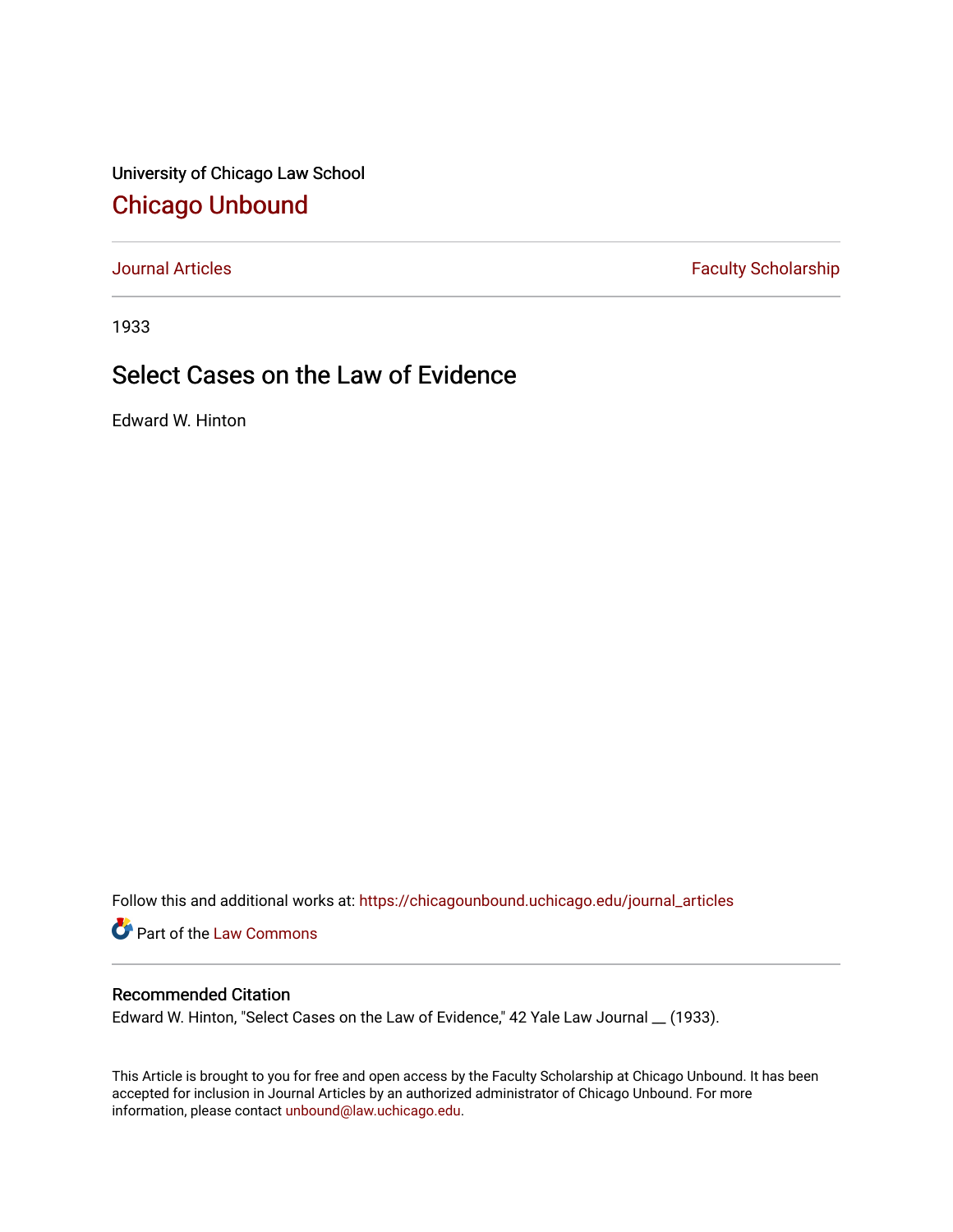economist so thoroughly merged that it would frequently take the skill of a Higher Critic to separate their contributions. In general, the hand of the economist predominates in Book I, with its elaborate tables which measure the growing divergence between ownership and control. Book **H** is more lawyer-like in its study of the legal devices **by** which this separation has been effected and the resulting legal and factual positions of the various groups, particularly the stockholder. Here Mr. Berle touches again on his theory that corporate powers are essentially powers in trust.4 Set in the framework of a study of the emergence of a "control" group whose interests are different from and may even be diametrically opposed to those of owners, this theory gains much in plausibility. Book III-on stock markets-takes us through a field in which neither the lawyer nor the economist has as yet marked out the roads, for nowhere is the corporate revolution so destructive of old concepts (though the old concepts are still enthroned) as in the open market for securities. Book IV is a very short but very clear call for a reorientation of enterprise. The traditional logic of property would give profits to the owners. The traditional logic of profits would give the owners but the wages of ownership, and profits would go to the service of control. **A** new synthesis is necessary. One is modestly put forward as a third possibility: that the community is in a position to coerce the modern corporation into serving not only the owners or "the control," but all society. "It is conceivable," say the authors, looking into the future, "indeed it seems almost essential if the corporate system is to survive, that the 'control' of the great corporations should develop into a purely neutral technocracy, balancing a variety of claims **by** various groups in the community and assigning to each a portion of the income stream on the basis of public policy rather than private cupidity." In this conclusion, if the posing of a problem can be called a conclusion, neither the lawyer nor the economist can be heard separately. They have coöperated admirably.

Harvard Graduate School of NATHAN ISAACS.<sup>\*</sup>

Business Administration.

**SELECT CASES ON THE** LAW OF EVIDENCE. Third edition. **By** John Henry Wigmore. Boston: Little, Brown **&** Co. **1932. pp.** xli, 1419.

**DEAN WIGMORE** published the **first I** edition of this collection in **1900.** A -econd edition, in which the material was revised and considerably expanded, appeared in **1913.** In the period of nearly twenty years since that revision, the law of evidence has been steadily developing. Attempts to enforce prohibition laws have given rise to a multitude of problems under that perplexing topic, "Illegal Search and Seizure", with variant results in State and Federal Courts.

In many branches of the law of evidence, the decisions of the courts have reflected to a marked degree the influence of Dean Wigmore's great text.

<sup>4.</sup> **Cf. 5 HARv.** BusNEss **REv.** 424 **(1926).**

<sup>\*</sup> The reviewer has not felt that the adoption of this book into a series of which he is an editor would render his testimony incompetent, but he is willing to allow his unconcealed interest to bear on the question of creditability.

<sup>1.</sup> See Book Review (1906) 5 MICH. L. REV. 157.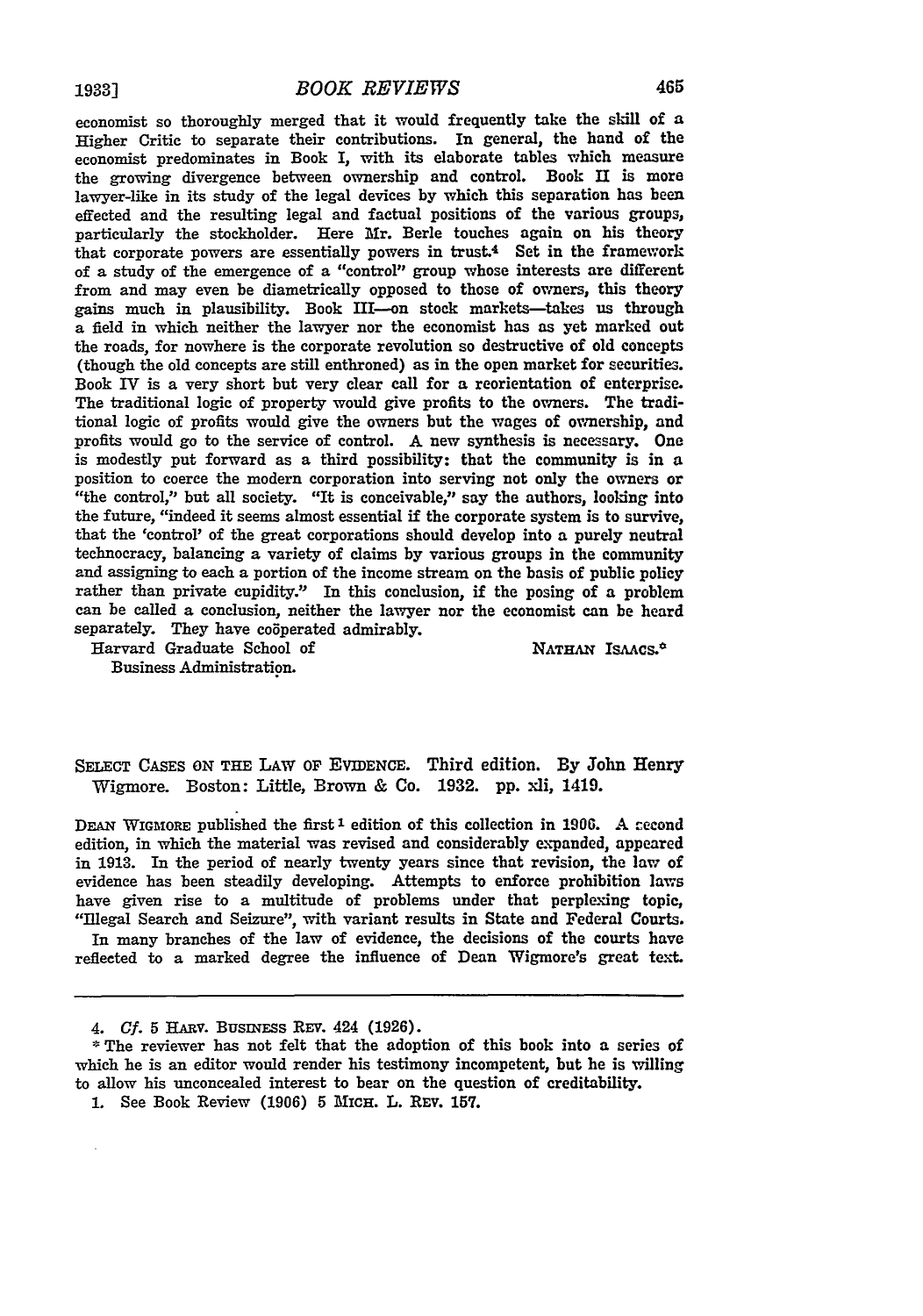Where formerly opinions were clogged with summaries and reviews of endless lists of cases, we find the courts settling the problem in hand by a quotation from this distinguished author. Because of Dean Wigmore's universally acknowledged position as the authority in this field, a new edition of his case-book is a matter of the greatest interest to every teacher of evidence.

Although the arrangement and classification substantially follows the second edition, the revision of the material has been thorough. In the selection of new cases the author has displayed his rare skill and judgment. Some familiar cases have disappeared, but their places have been taken **by** a surprising number of very recent decisions admirably chosen for their capacity to stimulate thought and discussion.

The present writer has been somewhat puzzled **by** the author's division of evidential material into three classes for the purposes of the excluding or eliminative rules. The author states in an introductory note **(p. 15):**

*"Kinds of Evidence.* In taking up the Eliminative Rules, it is necessary to distinguish between the three kinds of evidential materials: Circumstantial Evidence, Testimonial Evidence, and Autoptic Preference. The difference of the materials gives rise to entirely different rules."

*"Autoptic Proference.* This occurs when the tribunal observes the thing with its own senses. . . . "

*"Testimonial Evidence.* This includes all assertions made by a human being, as a source of the tribunal's belief in the fact asserted. . . . "

*"Circumstantial Evidence.* This comprises all evidence not testimonial. **.. .**

Undoubtedly the rules differ as we deal either with physical objects presented to the senses of the tribunal or with human assertions; and also according to the intervening steps in reasoning or inference between the thing or assertion and the ultimate proposition to be established. A thing may be offered to establish the ultimate proposition directly, and so may a human assertion. On the other hand, either may be used to establish an intermediate proposition, to serve as a basis for a further inference.

In all cases the evidence seems to consist of either a human assertion of a fact (proposition) or of some thing (fact) perceived by the tribunal. **If** the fact asserted or perceived is not the ultimate matter to be established, a process of inference or reasoning must intervene. It would seem, therefore, that evidence (evidential material) should be divided into two classes only: Testimonial (human assertions) and Non-Testimonial (Autoptic Preference), and that each class might be subdivided into Circumstantial and Non-Circumstantial according to its bearing on the ultimate probandum. The circumstantial process, reasoning from an intermediate probandum to an ultimate probandum, seems to be precisely the same, whether the intermediate probandum was proved by the statements of a witness, describing, for example, a blood stained garment, or by the production of the garment itself for the inspection of the tribunal.

The author's arrangement in separating closely related topics does not seem to be the most desirable from the standpoint of either the teacher or the student. For example, the competency and qualifications of expert witnesses is separated from the opinion rule by a group of cases dealing with the' examination of witnesses. Then too, the author does not consider admissions as hearsay receivable under an exception to the hearsay rule, but rather as a class of circumstantial evidence because of the inconsistency between 'the party's statements and his claim or defense, and accordingly this group of cases is separated by several hundred pages from the cases dealing with the hearsay rule and its exceptions.